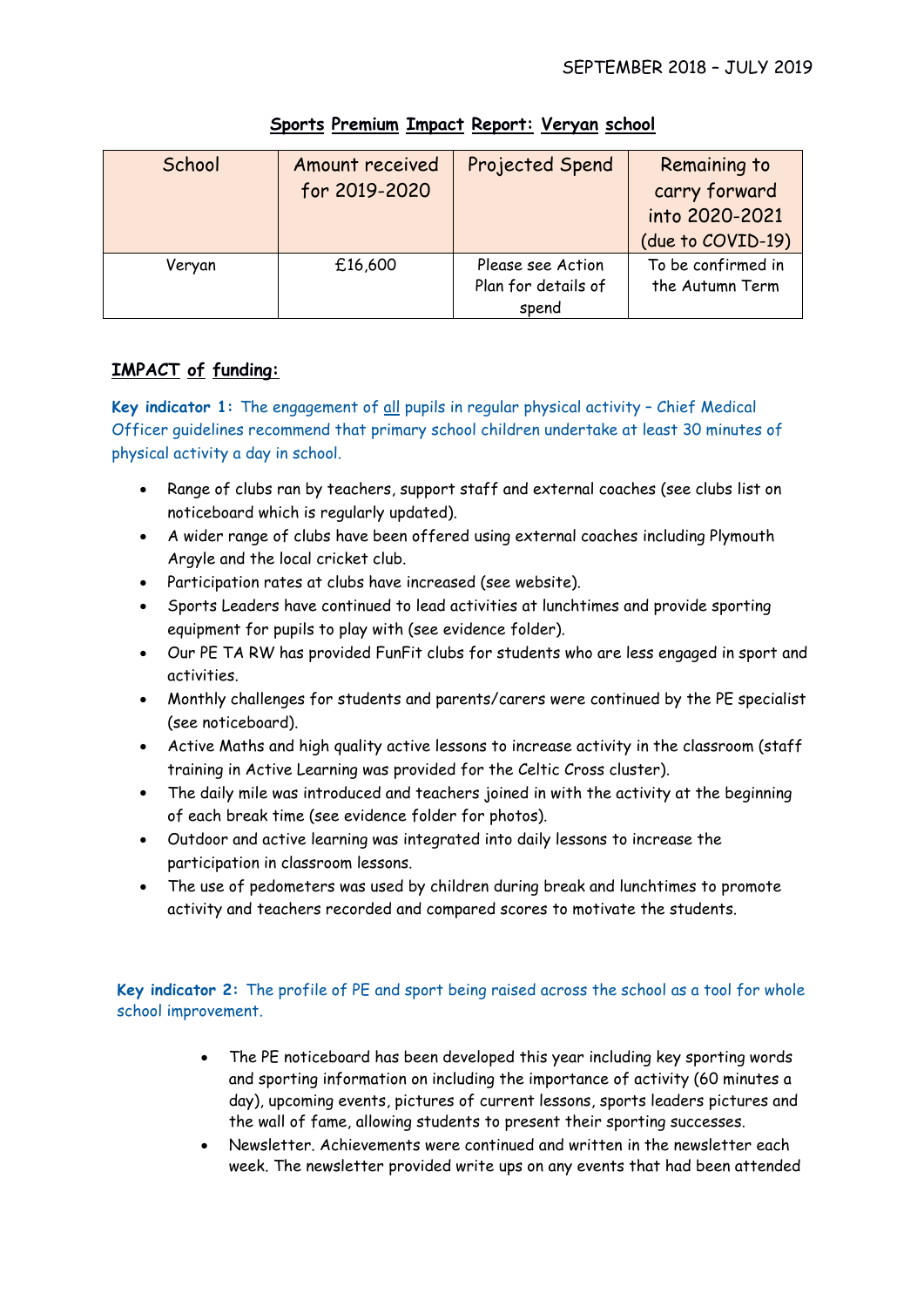and with any new sporting information which included the monthly challenge.

- Sports leaders are responsible for increasing participation and activity levels at lunch time following a lunchtime menu of activities. JD provided sessions for the Sports Leaders and created a lunchtime rota and menu of activities (see noticeboard).
- Sports leaders T shirts were purchased and were worn during lunchtimes. This was an effective way to attract and get more children involved with the activities and games.
- A range of events were attended across the year, with a variety of students attending. Competitive sport become more of a norm through the Roseland Academy link and use of the local Cricket field.
- All staff received CPD in delivering PE by team-teaching with a PE specialist once a week.
- PE postcards were provided to students in each class every week to highlight their achievements.
- Active classroom training was effective in making activity a priority during lesson time in the classroom.
- PE kit policy was reinforced for parents and students. Phone calls home were made where students did not have the correct PE kit. This is still an area which could be improved to ensure students are wearing the correct kit every PE lesson.
- PE TA and specialist attended the school and led or team taught PE lessons and activities.
- New equipment was ordered and out it into place allowing students to explore new skills and sports they havnt before such as Hockey and Gymnastics. The sports leaders would tidy the PE shed and hand out equipment at break and lunchtimes which became increasingly popular.

### **Key indicator 3:** Increased confidence, knowledge and skills of all staff in teaching PE and sport.

- Staff had access to team teaching with Miss Danks the PE specialist, they also had support from a PE TA (Mr Webb) and schemes of work provided for each unit of work.
- External companies provided excellent CPD for staff who were able to observe and take notes.
- PE TA was useful in providing tips and guidance for staff during PE lessons, working with students who lacked confidence in sport to differentiate tasks better or working with high ability sports players and setting them more advanced challenges.
- Schemes of work were shared via email and on sharepoint which enabled teachers to develop their knowledge on a range of sports and activities. Meetings were held every week between class teachers and PE specialist to ensure team planning for the unit of work.
- Staff and TA's attended sporting fixtures increasing their knowledge and confidence outside of the school environment and in sporting competitions.
- The school has a broad, inclusive and progressive curriculum with resources provided for additional support.